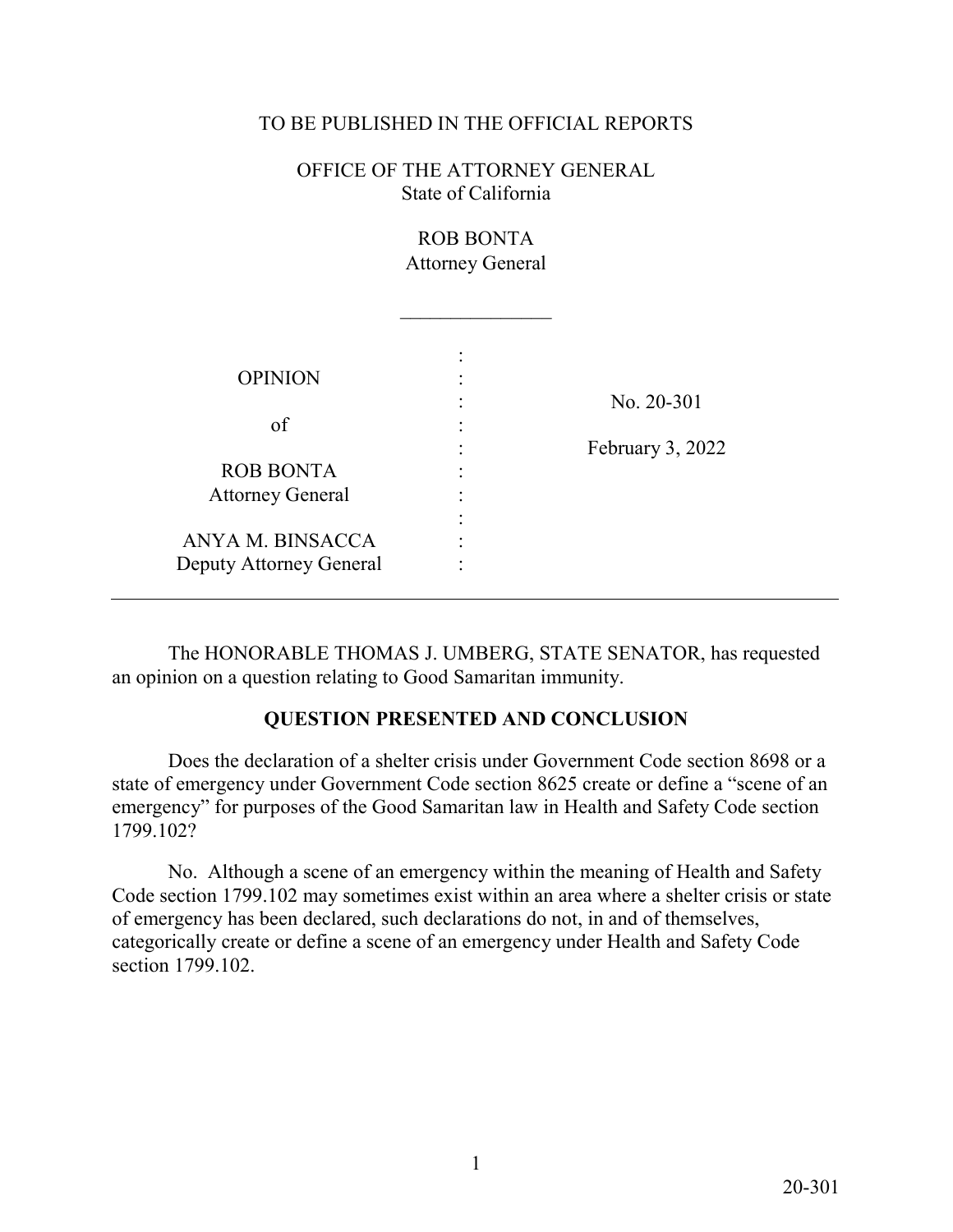### **BACKGROUND**

California has a substantial population of people without homes.<sup>[1](#page-1-0)</sup> Concern for the coverage and liability issues. Senator Umberg asks whether these professionals could be healthcare needs of this unhoused population prompted the question here. We are informed that medical professionals otherwise willing to volunteer medical services to unhoused individuals sometimes decline to do so based on concerns relating to insurance exempted from liability by the Good Samaritan provision in Health and Safety Code section 1799.102.

due care in doing so.<sup>2</sup> Good Samaritan laws are a legislative response to this due care of payment.<sup>3</sup> Common law principles provide that a person generally has no duty to come to the aid of another, but if a person elects to provide aid, that gives rise to a duty to exercise requirement, limiting or eliminating liability for those who offer aid with no expectation

compensation, at the "scene of an emergency."<sup>4</sup> We are asked whether the declaration of The Good Samaritan law at issue here, Health and Safety Code section 1799.102, generally shields from liability a person who provides emergency care, not for a shelter crisis under Government Code section 8698, or the declaration of a state of emergency under Government Code section 8625, creates or defines a scene of an emergency within the meaning of Health and Safety Code section 1799.102.

 $\overline{a}$ 

<span id="page-1-0"></span>[<sup>&</sup>lt;https://www.bcsh.ca.gov/hcfc/hdis.html>](https://www.bcsh.ca.gov/hcfc/hdis.html) (last viewed Jan. 31, 2022). <sup>1</sup> Homeless Data Integration System, Understanding Homelessness in California,

<span id="page-1-1"></span><sup>2</sup>*Van Horn v. Watson* (2008) 45 Cal.4th 322, 324, superseded on other grounds by amendment of Health & Saf. Code, § 1799.102 as stated in *Verdugo v. Target Corp.*  (2014) 59 Cal.4th 312, 327.

<span id="page-1-2"></span> <sup>3</sup>*Van Horn*, *supra*, 45 Cal.4th at p. 324.

<span id="page-1-3"></span><sup>&</sup>lt;sup>4</sup> Health & Saf. Code, § 1799.102, subds. (a), (b). Subdivision (a) provides immunity for immunity for everyone else. Although there are differences between the two subdivisions, they contain identical references to the phrase relevant to our inquiry care applicable to each group: while there is no standard specified for the medical, law wanton misconduct." (Health & Saf. Code, § 1799.102, subd. (b)(2).) medical, law enforcement, and emergency personnel, and subdivision (b) provides here—"the scene of an emergency." The distinctions pertain to different standards of enforcement, and emergency personnel covered by subdivision (a), the immunity for lay persons extends only to acts or omissions not "constituting gross negligence or willful or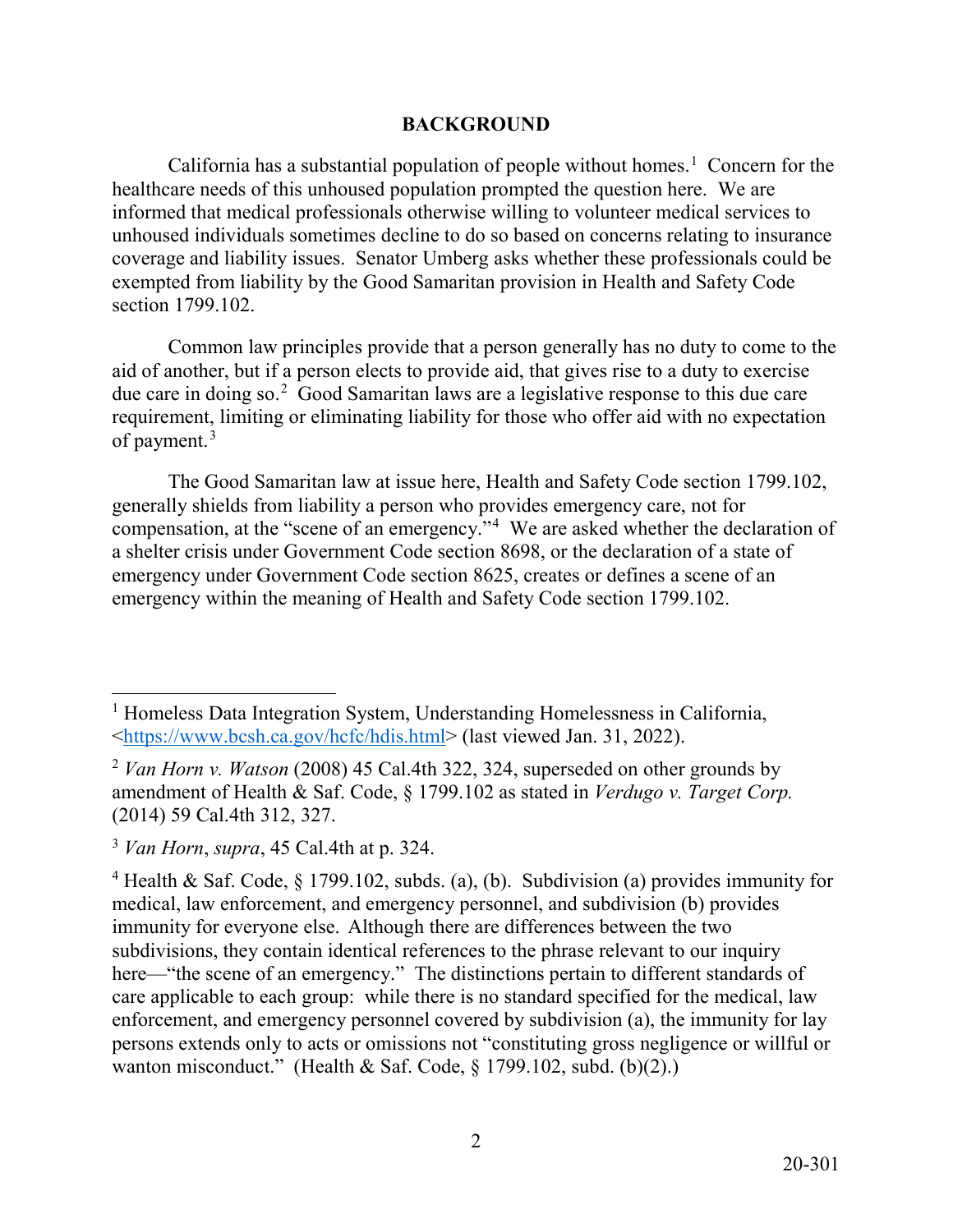cities, counties, and certain public agencies—to declare a "shelter crisis."[5](#page-2-0) A shelter obtain shelter, resulting in a threat to their health and safety."[6](#page-2-1) A shelter crisis Government Code section 8698 allows political entities—including the State, crisis is "a situation in which a significant number of persons are without the ability to declaration limits the political entity's liability for allowing the use of public facilities for housing, and relaxes standards regarding housing, health, and safety in favor of mitigating the shelter crisis.<sup>[7](#page-2-2)</sup>

independently. $8$  The Governor may declare a state of emergency at the request of a local government authority is inadequate to cope with the emergency.<sup>9</sup> The declaration of a threatened damage due to the [emergency.](https://emergency.10)<sup>10</sup> Government Code section 8625 empowers the Governor to declare a "state of emergency" when conditions of disaster or extreme peril to the safety of people or property exist because of specified conditions, including natural disasters, riots, and cyberterrorism, and the conditions are beyond the ability of one locality to handle official (a city mayor or authorized county official), or if the Governor finds that a local state of emergency gives the Governor "complete authority" over all state agencies; the right to exercise all of the State's police powers within the affected area; and the ability to deploy state employees, facilities, and equipment to prevent or alleviate actual or

### **ANALYSIS**

Does either the declaration of a shelter crisis under Government Code section 8698, or the declaration of a state of emergency under Government Code section 8625, create or define a "scene of an emergency" within the meaning of Health and Safety Code section 1799.102? Not categorically. As we explain below, the scene of an

-

<span id="page-2-3"></span>8 Gov. Code, §§ 8558, subd. (b) (defining state of emergency), 8625, subd. (a) (referring to section 8558(b) for circumstances justifying declaration).

<span id="page-2-4"></span> $9^9$  Gov. Code, § 8625, subds. (b), (c).

<span id="page-2-5"></span>10 Gov. Code, §§ 8627, 8628.

<span id="page-2-0"></span> $5$  Gov. Code, §§ 8698, subd. (a) (defining "political subdivision" to include the State, any city, city and county, county, special district, or school district or public agency authorized by law), 8698.2, subd. (a) (declaration of shelter crisis).

<span id="page-2-1"></span> $6$  Gov. Code,  $§$  8698, subd. (d).

<span id="page-2-2"></span><sup>&</sup>lt;sup>7</sup> Gov. Code, § 8698.1, subd. (a) (immunity from liability for ordinary negligence in provision of emergency housing), subd. (b) ("state or local regulatory statute, regulation, or ordinance prescribing standards of housing, health, or safety shall be suspended to the extent that strict compliance would in any way prevent, hinder, or delay the mitigation of the effects of the shelter crisis").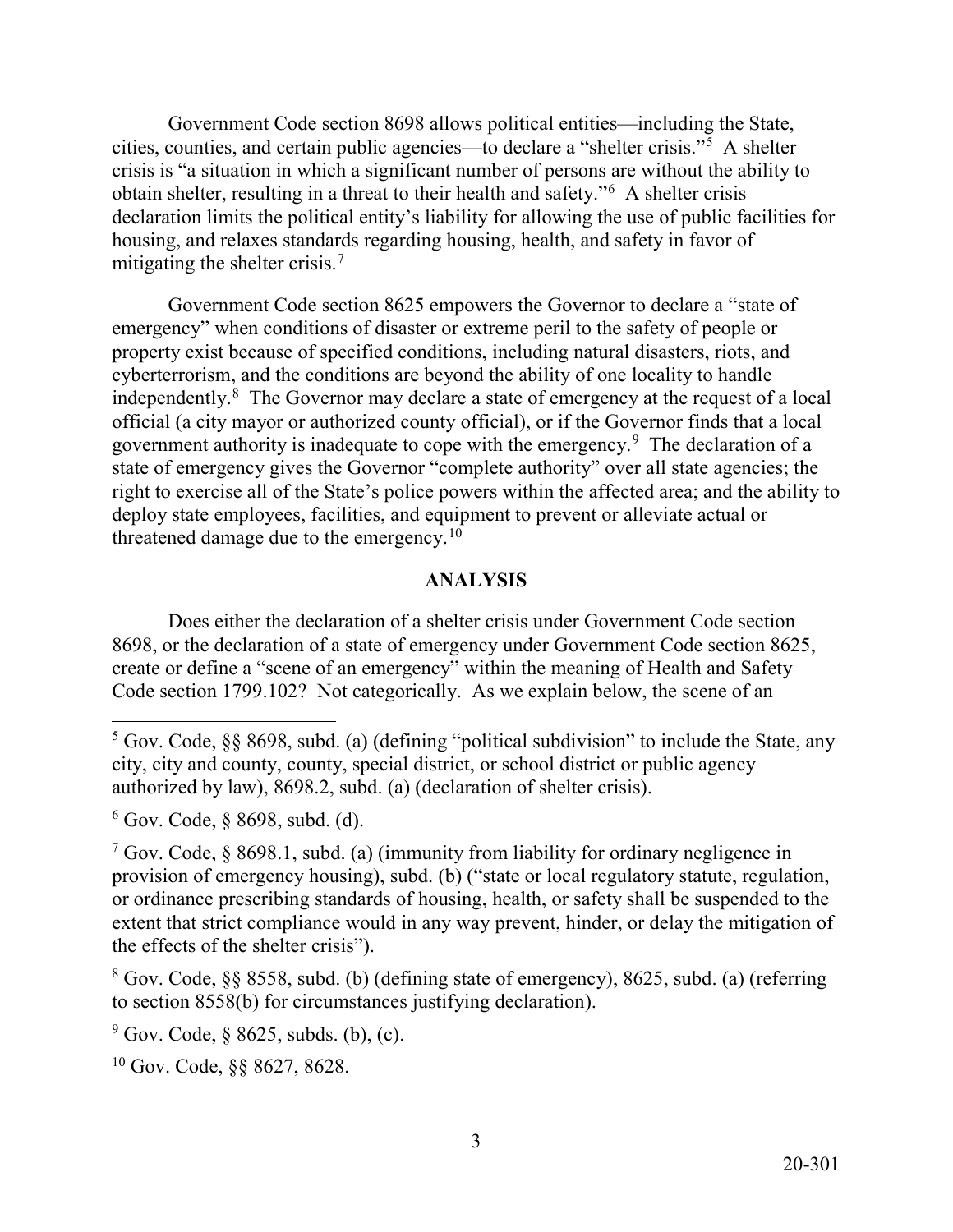medical attention is required. Although such scenes of emergency may exist within areas emergency within Health and Safety Code section 1799.102 is a place where immediate where a shelter crisis or state of emergency has been declared, declarations under Government Code sections 8625 or 8698 do not have the legal effect of classifying all areas covered by those declarations as a scene of an emergency for purposes of section 1799.102.

intent so as to effectuate the law's purpose."<sup>11</sup> That begins by examining the statutory language and applying a plain, commonsense meaning, while placing the examined statutory framework.<sup>1[2](#page-3-1)</sup> Where the statutory language is unambiguous, its plain meaning controls. If the language is susceptible to more than one reasonable construction, we may The fundamental task when interpreting a statute is "to determine the Legislature's language in the context of the statute as a whole, as well as in the context of its larger look to other sources, "including the ostensible objects to be achieved and the legislative history."<sup>[13](#page-3-2)</sup>

Services System and the Prehospital Emergency Medical Care Personnel Act.<sup>14</sup> The Act provides that its definitions control "[u]nless the context otherwise requires."<sup>15</sup> Although To determine whether the declaration of a shelter crisis under Government Code section 8698, or the declaration of a state of emergency under Government Code section 8625, creates or defines a "scene of an emergency" within the meaning of Health and Safety Code section 1799.102, we must examine the meaning of "scene of an emergency." Health and Safety Code section 1799.102 is part of the Emergency Medical the Act does not define "scene of an emergency" or "scene," it does define "emergency."

perceived by emergency medical personnel or a public safety agency."<sup>16</sup> "Immediate" is [meaning.](https://meaning.17)<sup>[17](#page-3-6)</sup> The relevant definition of "immediate" is "occurring, acting, or accomplished Under the Act, an "emergency" is "a condition or situation in which an individual has a need for *immediate* medical attention, or where the potential for such need is not defined in the Act, so we refer to dictionary definitions to ascertain its ordinary, usual

<span id="page-3-0"></span> $\overline{a}$ <sup>11</sup>*People v. Murphy* (2001) 25 Cal.4th 136, 142.

<span id="page-3-1"></span><sup>12</sup>*Skidgel v. Cal. Unemp. Ins. Appeals Bd*. (2021) 12 Cal.5th 1, 14.

<span id="page-3-2"></span><sup>13</sup>*People v. Cole* (2006) 38 Cal.4th 964, 975.

<span id="page-3-3"></span><sup>14</sup> Health & Saf. Code, § 1797.

<span id="page-3-4"></span><sup>15</sup> Health & Saf. Code, § 1797.50.

<span id="page-3-5"></span><sup>&</sup>lt;sup>16</sup> Health & Saf. Code, § 1797.70, italics added.

<span id="page-3-6"></span><sup>17</sup>*Wasatch Property Management v. Degrate* (2005) 35 Cal.4th 1111, 1121–1122.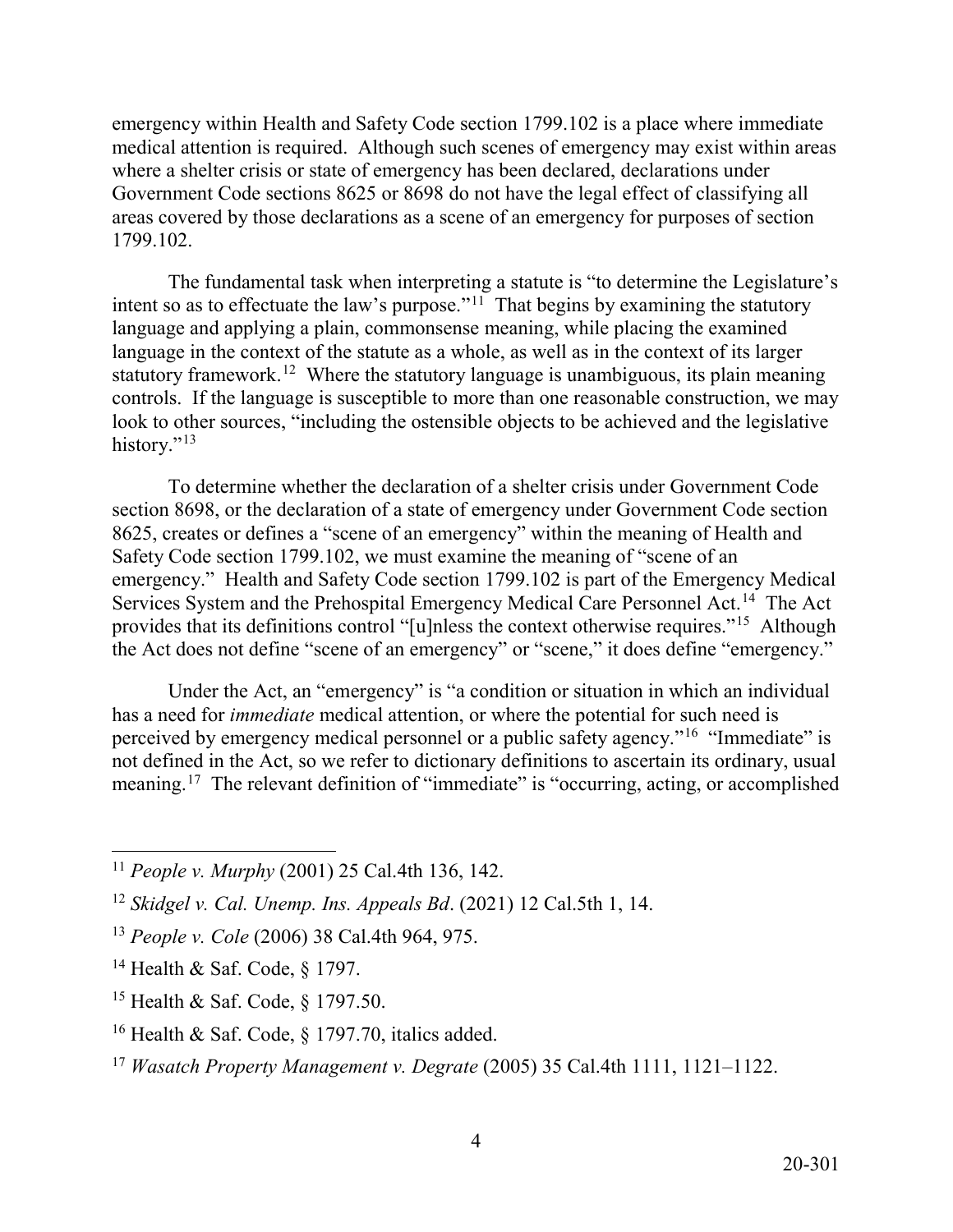without loss or interval of time: instant."<sup>[18](#page-4-0)</sup> Turning to the meaning of "scene," the relevant dictionary definition is "the place of an occurrence or action."<sup>[19](#page-4-1)</sup> Putting all of the above definitions together, the "scene of an emergency" described in Health and Safety Code section 1799.102 is a place where an individual has a need for instant medical attention, or where emergency medical personnel or a public safety agency perceive a potential need for instant medical attention.

 neither of those provisions contains the requirement of immediate medical care that is in This definition is not equivalent to a shelter crisis under Government Code section 8698 or a state of emergency under Government Code section 8625. As explained below, Health and Safety Code section 1799.102.

inherently distinguished from an immediate need.<sup>20</sup> Of course, individuals within a need for immediate medical care may arise more frequently in a shelter crisis area than in Government Code section 8698 defines a shelter crisis as "a situation in which a significant number of persons are without the ability to obtain shelter, resulting in a threat to their health and safety." This "threat" to health and safety is by definition different from the immediate need for medical attention contemplated by Health and Safety Code section 1799.102. A "threat" is "an indication of something impending," and thus declared shelter crisis area may sometimes require immediate medical attention, and the areas where no shelter crisis has been declared. But a declared shelter crisis does not categorically create or describe the scene of an emergency within the meaning of Health and Safety Code section 1799.102 because the needs in a shelter-crisis area, however great, are not all needs for immediate medical treatment.

5

<span id="page-4-0"></span> $\overline{a}$ <sup>18</sup> Merriam-Webster's Collegiate Dictionary (11th ed. 2020) pp. 620-621 (capitalization omitted); accord, Oxford English Dict. (3d ed. 2015, updated Sept. 2021), "immediate," definition 4b ("Occurring, accomplished, or taking effect without delay or lapse of time; done at once; instant"), Black's Law Dictionary (11th ed. 2019), "immediate" ("Occurring without delay; instant").

<span id="page-4-1"></span><sup>19</sup> Merriam-Webster's Collegiate Dictionary (11th ed. 2020) p. 1109, col. 2; accord, Oxford English Dict. (3d ed. 2015, updated Sept. 2021), "scene," definition 8b ("The physical site or setting at which a particular event occurs; the location of a specific occurrence, activity, etc.").

<span id="page-4-2"></span><sup>&</sup>lt;sup>20</sup> Merriam-Webster's Collegiate Dictionary (11th ed. 2020) p. 1302, col. 1; accord, Oxford English Dict. (3d ed. 2015, updated Sept. 2021), "threat," definition 2 ("A denunciation to a person of ill to befall him; esp. a declaration of hostile determination or of loss, pain, punishment, or damage to be inflicted in retribution for or conditionally upon some course; a menace. Also figurative an indication of impending evil").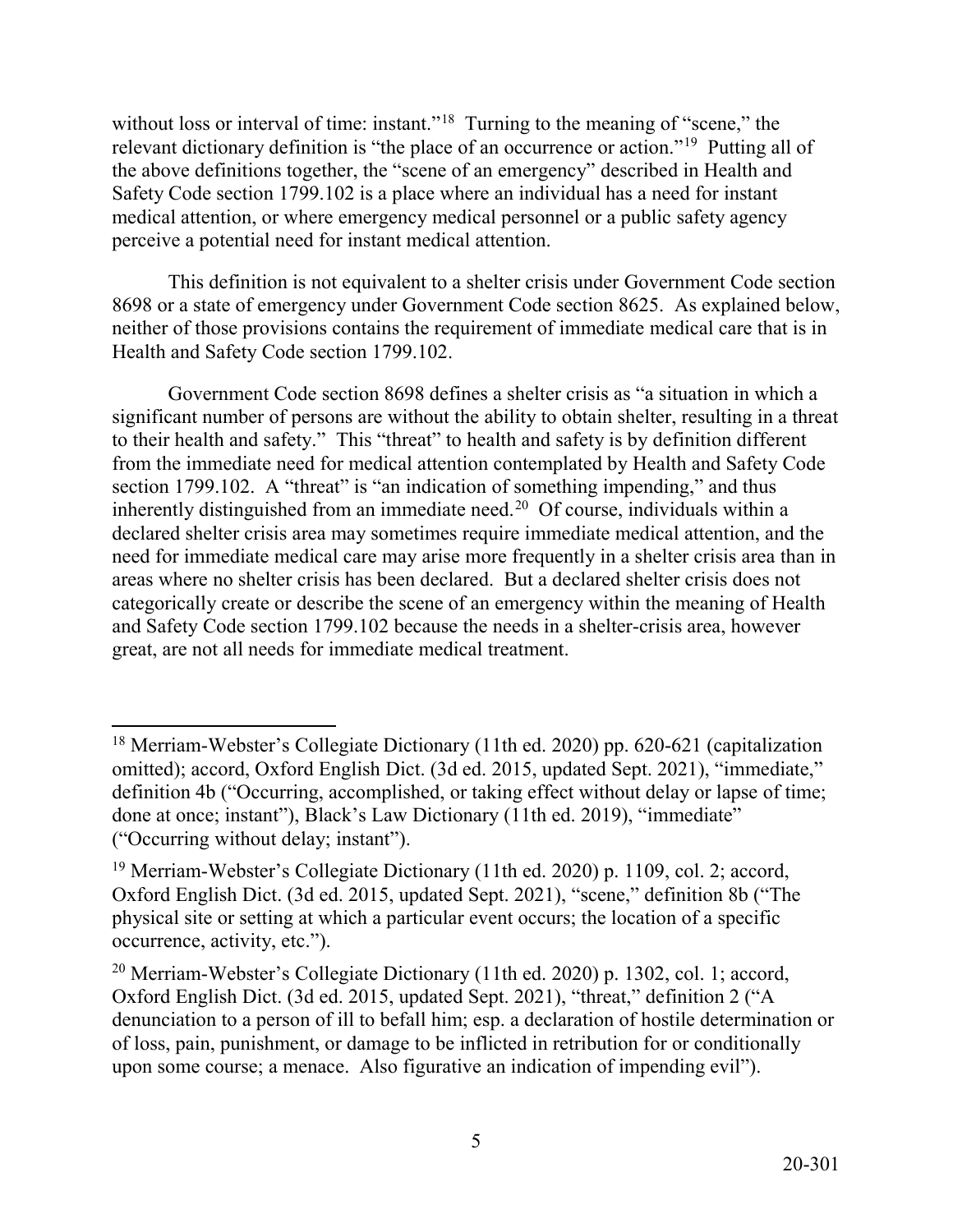earthquake or volcanic prediction, or an earthquake, or other conditions."<sup>[21](#page-5-0)</sup> Although emergencies.<sup>[22](#page-5-1)</sup> Thus, an area that is subject to a state of emergency declaration under The same is true for states of emergency declared under Government Code section 8625. The Governor may declare a state of emergency in "[c]onditions of disaster or of extreme peril to the safety of persons and property caused by conditions such as air pollution, fire, flood, storm, epidemic, riot, drought, cyberterrorism, sudden and severe energy shortage, plant or animal infestation or disease, the Governor's warning of an some of these conditions may result in a need for immediate medical attention, they do not all do so. For instance, states of emergency may relate to agricultural problems—like the medfly infestation of the 1980's—that have little or nothing to do with medical Government Code section 8625 is not equivalent to an area that constitutes a scene of an emergency under Health and Safety Code section 1799.102.

 1799.102 could apply where the defendant pulled the plaintiff from a car following an accident, fearing the car was going to catch fire.<sup>23</sup> The plaintiff suffered paralysis and unnecessarily moving plaintiff from the car.<sup>[24](#page-5-3)</sup> The defendant asserted immunity under Samaritan who rendered nonmedical care at the scene of an emergency.<sup>[25](#page-5-4)</sup> At the time, The California Supreme Court's examination of the prior version of Health and Safety Code section 1799.102, and the Legislature's subsequent amendment of section 1799.102, further support the conclusion that section 1799.102 is appropriately read as limited to scenes where immediate medical treatment is needed. In a 2008 case, *Van Horn v. Watson*, the Supreme Court considered whether Health and Safety Code section claimed that the defendant, who was not a medical professional, was negligent in section 1799.102, and the plaintiff argued that the statute did not apply to a Good the statute read in its entirety:

No person who in good faith, and not for compensation, renders emergency care at the scene of an emergency shall be liable for any civil damages resulting from any act or omission. The scene of an emergency shall not include emergency departments and other places where medical care is usually offered.<sup>26</sup>

<span id="page-5-2"></span><sup>23</sup>*Van Horn*, *supra*, 45 Cal.4th at p. 325.

<span id="page-5-3"></span><sup>24</sup>*Id*. at p. 326.

<span id="page-5-4"></span><sup>25</sup>*Ibid*.

<span id="page-5-0"></span><sup>-</sup><sup>21</sup> Gov. Code,  $\S$ § 8558, subd. (b), 8625.

<span id="page-5-1"></span><sup>22</sup> See, e.g., *Martin v. Municipal Court* (1983) 148 [Cal.App.3d](https://Cal.App.3d) 693, 695 (Governor declared state of emergency based on medfly infestation that caused "conditions of extreme peril to the agricultural industry and the safety of agricultural properties").

<span id="page-5-5"></span><sup>26</sup> Former Health & Saf. Code, § 1799.102 (Stats. 1980, c. 1260, p. 4276, § 7).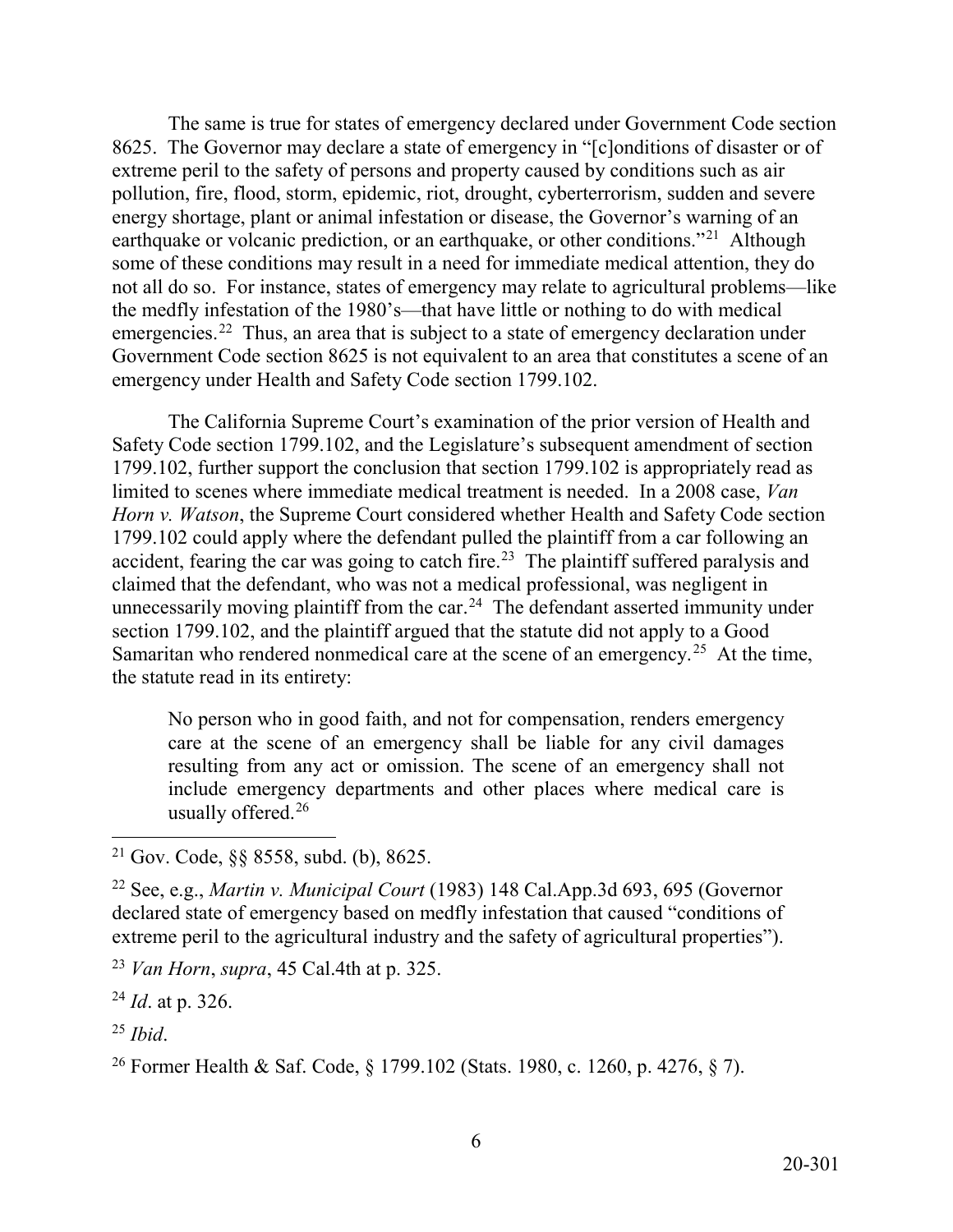section 1799.102 applied only to people who rendered emergency medical care.<sup>[27](#page-6-0)</sup> The of a medical emergency.<sup>[28](#page-6-1)</sup> The Court further noted that legislative statements in the Act, 1799.102 immunity was limited to the provision of medical care.<sup>29</sup> Finally, the Court emergency care at the scene of *any* emergency" could render superfluous other Good although people have no duty to act, when they do act they must do so with due care.<sup>[30](#page-6-3)</sup> The Supreme Court held that the defendant was not entitled to immunity because Court reasoned that because section 1799.102 is part of the Emergency Medical Services division of the Health and Safety Code, and was enacted as part of the Emergency Medical Services System and the Prehospital Emergency Medical Care Personnel Act, the Legislature intended the statute to apply to the provision of medical care at the scene definitions in the Act, and legislative history all supported the conclusion that section observed that reading the statute broadly to immunize "*any* person who provides *any*  Samaritan statutes, and would undermine the well-established common law principle that

After the *Van Horn* decision, the Legislature acted promptly to amend section 1799.102 to expand its coverage to Good Samaritans who provide non-medical care at the scene of an emergency. The legislative history of this 2009 amendment confirms that the Legislature was responding to the Supreme Court's ruling in *Van Horn*, and intended the statute's coverage to remain limited to scenes of emergency, where a need for immediate medical attention exists. A representative statement from a committee report provides:

The measure responds to a recent ruling by the California Supreme Court that, if left unaddressed, could inadvertently discourage people from being courageous "Good Samaritans" by coming to the aid of accident victims facing great peril. In essence, the measure provides immunity from suit to all Good Samaritans who render emergency care at the scene of an emergency regardless of whether the care they provide is found to be of a medical (e.g., CPR) or non-medical nature (e.g., carrying someone out of a burning building). However, the bill appropriately makes clear that such

<span id="page-6-0"></span><sup>-</sup><sup>27</sup>*Van Horn v. Watson*, *supr*a, 45 Cal.4th at p. 327.

<span id="page-6-1"></span> <sup>28</sup>*Ibid*.

<span id="page-6-2"></span><sup>29</sup>*Id*. at pp. 328-332.

<span id="page-6-3"></span> <sup>30</sup>*Id*. at pp. 332-334, citing Gov. Code, § 50086 (immunity relating to people trained in first aid asked to assist in search and rescue) & Harb. & Nav. Code, § 656, subd. (b) (immunity relating to assistance at scene of nautical vessel collision).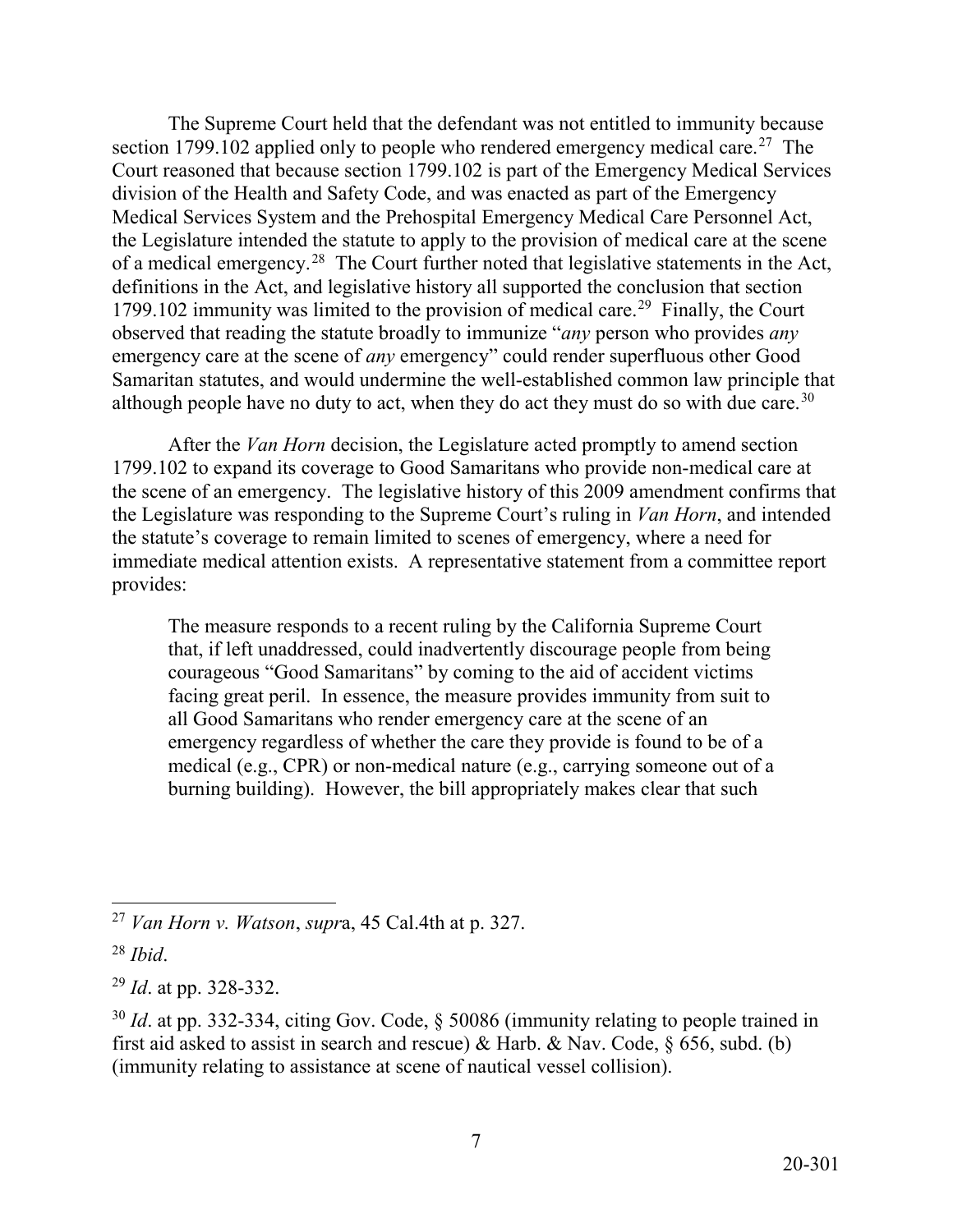broad protection from suit is appropriately not available to rescuers who engage in grossly negligent or even reckless behavior.<sup>31</sup>

medical nature."<sup>[32](#page-7-1)</sup> The Legislature left intact, however, the definition of "emergency" as limited to situations where "an individual has a need for immediate medical attention."<sup>33</sup> After discussing the *Van Horn* decision, the committee report states that the bill responds to the issue raised in the case "by clarifying that this Good Samaritan statute provides immunity to all rescuers who render emergency care at the scene of an emergency regardless of whether the care they provide is later found to be of a medical or non-

Thus, all relevant information bearing on statutory meaning supports the conclusion that section 1799.102 covers only scenes of emergency where immediate medical attention is required. The Legislature has chosen to design Good Samaritan laws with specificity, and has remained consistent in limiting section 1799.102's coverage to this type of emergency. It is this need for immediate medical attention that distinguishes a "scene of emergency" under section 1799.102 from areas where a declaration of a shelter crisis or state of emergency is in place.

 8625, empowering the Governor to declare states of emergency. That act also exempts Because the questions here were prompted by issues surrounding medical professionals, we offer an additional observation that cautions against extending section 1799.102's coverage beyond scenes where individuals are in need of immediate medical attention. The practice of medicine is highly regulated, including through specific liability limitations, some of which relate to declared states of emergency and scenes of accidents. For instance, the Emergency Services Act contains Government Code section from liability medical professionals who provide services during a state of emergency (or other specified emergency conditions) at the request of a government official or agency,

8

<span id="page-7-0"></span> $\overline{a}$ <sup>31</sup> Assem. Com. on Judiciary, Conc. in Sen. Amends., Assem. Bill 83 (2009-2010 reg. sess.) as amended June 15, 2009, p. 2; accord, e.g., Sen. Rules Com., Off. of Sen. Floor Analyses, 3d reading analysis of Assem. Bill 83 (2009-2010 reg. sess.), pp. 3-4, Sen. Com. on Judiciary, Rep. on Assem. Bill 83 (2009-2010 reg. sess.) as amended May 6, 2009, pp. 1-3, 5.

<span id="page-7-1"></span><sup>&</sup>lt;sup>32</sup> Assem. Com. on Judiciary, Conc. in Sen. Amends., Assem. Bill 83 (2009-2010 reg. sess.) as amended June 15, 2009, p. 2.

<span id="page-7-2"></span><sup>33</sup> Health & Saf. Code, § 1797.70.